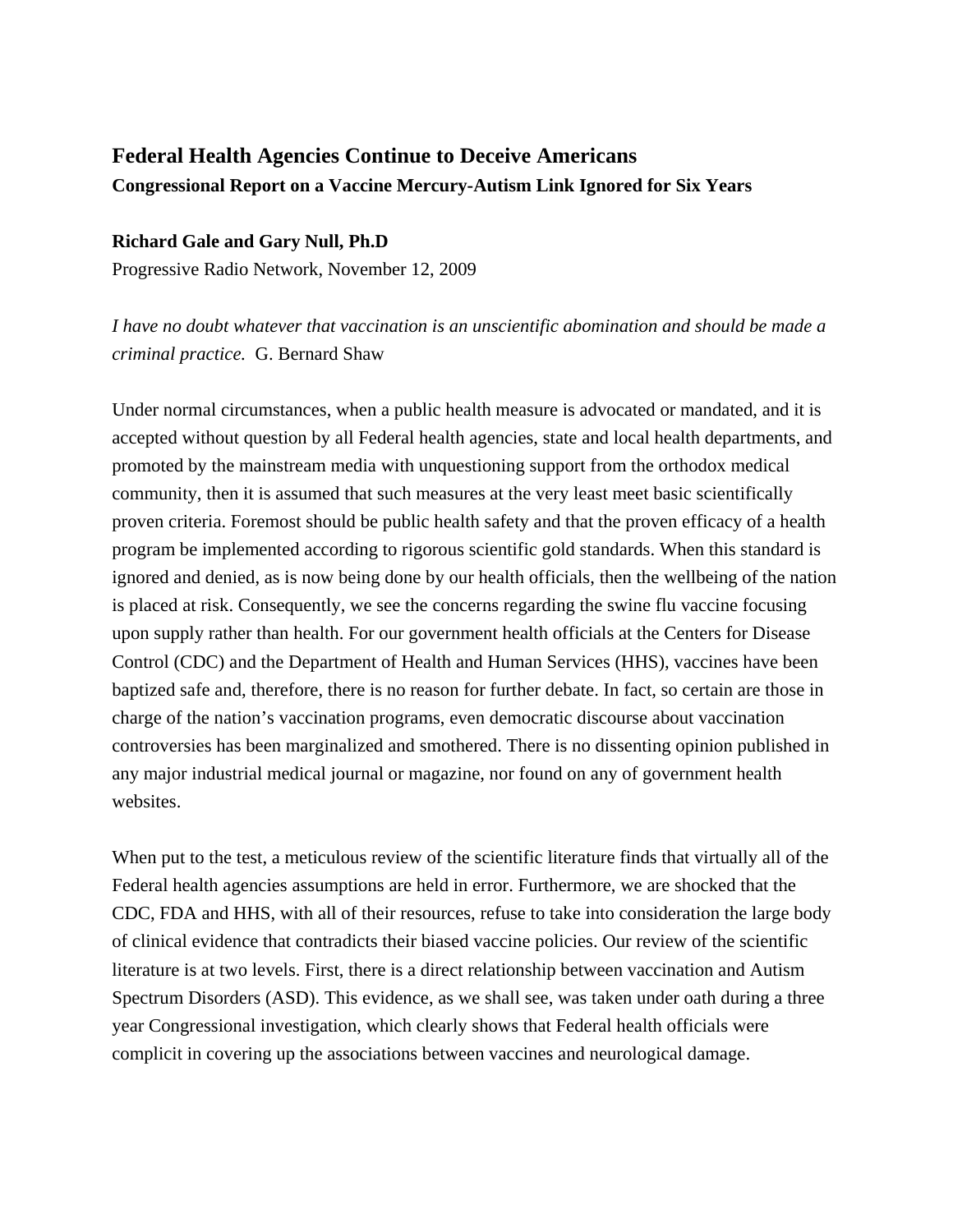The second level shows irrefutable evidence, from peered reviewed journals in immunology, neurology, toxicology, etc., that the very same mercury used at high toxic levels in the flu vaccines, as well as in trace amounts in other vaccines, is toxic in all circumstances. The pronouncements by the CDC and HHS, promulgated by tabloid medical writers at the *New York Times*, *Wall Street Journal* and other media outlets, are deceptions based upon medical denialism. We believe it is a crime to inject mercury into the bodies of any pregnant woman and child, while knowing that thimerosal is extremely toxic.

During a televised interview to prepare the American public for a massive campaign to inoculate the population for the H1N1 flu virus, President Obama's HHS Secretary, Dr. Kathleen Sebelius, told the nation, "study after study, scientist after scientist, has determined that there really is no safety risk with thimerosal."[1] Glancing at the foot-high stack of published clinical studies on the desk, years of independent research identifying certain neurological impairments, such as Autism Spectrum Disorders (ASD), and cellular organ damage resulting from vaccines containing the toxic ethylmercury preservative commonly known as thimerosal, it is incomprehensible to fathom the depth of scientific denial in Sebelius' statement. Was the Secretary blatantly lying to Americans, especially parents of small children six months and older and pregnant mothers, to convince us to line up for flu shots? If we unpack Sebelius' misleading propaganda and properly rephrase her pronouncement, we can uncover a semblance of truth in her words. Instead it would have been proper for her to inform the nation that "study after study of spurious and flawed research that would likely never pass a graduate school examination, scientist after scientist affiliated or with financial ties to the vaccine industry now dominating our academies and health agencies, have determined that there really is no safety risk with thimerosal."

This should have been the Secretary's response if she were honest in addressing many people's concerns about vaccine safety. Yet, this is not just our interpretive spin about the lack of scientific integrity within the CDC's and FDA's pharmaceutical-friendly stance regarding the vaccine-autism controversy; rather it accurately reflects the conclusions from a three year investigation conducted by the Subcommittee on Human Rights and Wellness in the House's Committee on Government Reform, spearheaded by Rep. Dan Burton (R-Indiana). Published in May 2003, the Committee's 80-page report, "Mercury in Medicine: Taking Unnecessary Risks," is a clear indictment charging the CDC, FDA and HHS with scientific bias, prejudiced financial interests with vaccine makers, and administrative incompetence and indecision that puts Americans' health at risk.[2]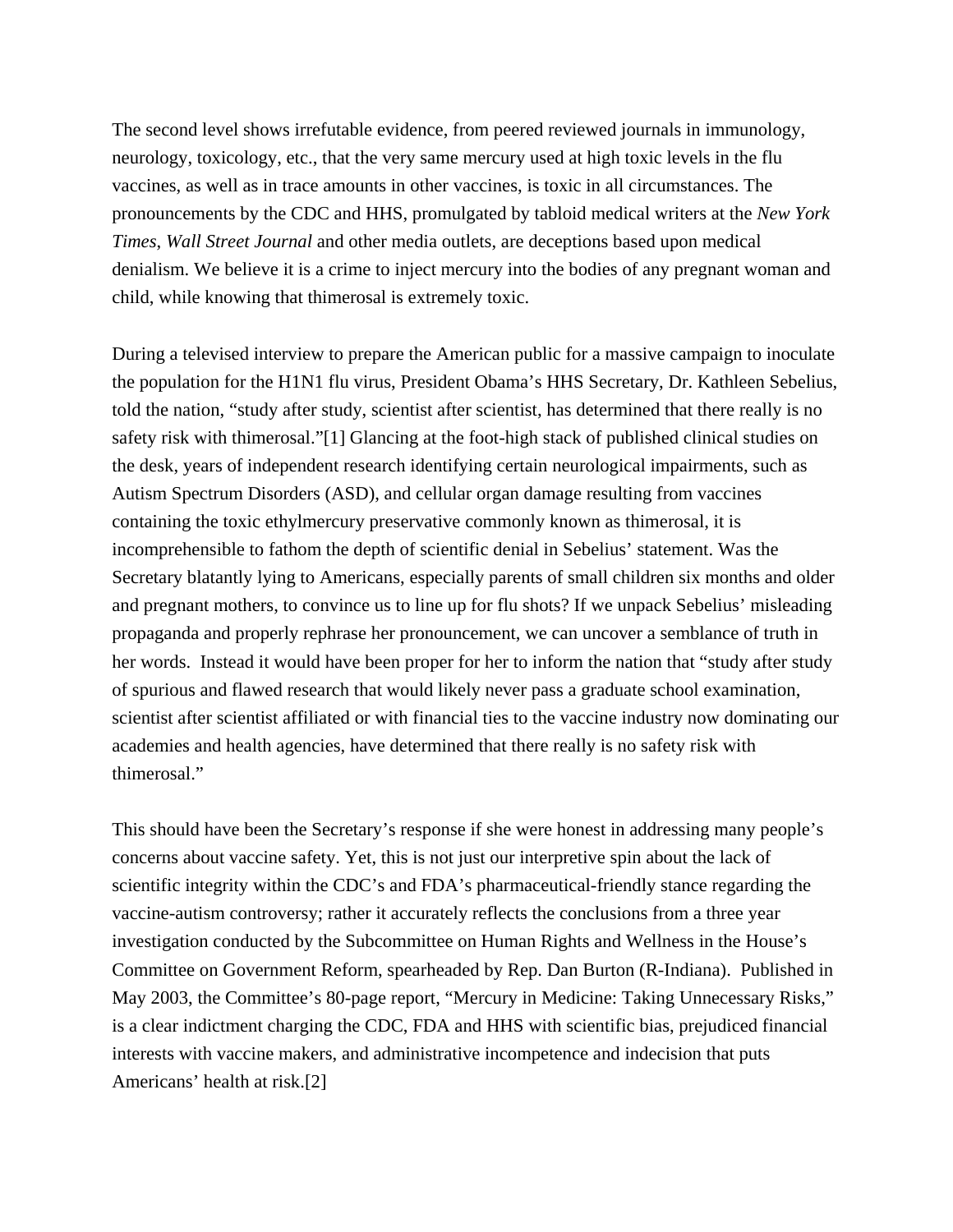It is a sorry state of affairs when a Congressional committee is forced to undertake a more thorough, concise review of the scientific literature related to a national health crisis, i.e., thimerosal as a causative factor behind the epidemic scourge of neurological and developmental disorders in America's children, because our Federal health agencies prefer to not upset their clients (or masters) in the pharmaceutical industrial complex. But what is even more disturbing is that after six years since the Committee's report, nothing has fundamentally changed. Instead, the CDC, FDA and HHS continue their rogue campaigns to spread unfounded medical propaganda and have done next to nothing, aside from issuing promises and marginalizing opposing medical views, to fund and launch the independent research necessary to determine once and for all vaccine safety in young children, developing fetuses and pregnant mothers. And as we wait for medical sanity to descend upon our government agencies, more and more children are injured from the increasing number of scheduled vaccinations, while the burden of health costs continue to mount on the shoulders of parents with neurologically and physically damaged children.

Therefore reviewing some of the Committee's major findings is warranted to bring them up to date with recent information showing the thimerosal-autism link and to provide evidence for the CDC's, FDA's and HHS's ongoing medical denialism about vaccine safety and their laxity in preserving and addressing public health.

**Committee Finding 1:** *"Mercury is hazardous to humans. Its use in medicinal products is undesirable, unnecessary and should be minimized or eliminated entirely."*

Mercury, in its two most common forms that threaten human health--methylmercury and ethylmercury (thimerosal used in vaccines)--is the second most toxic substance perhaps after uranium. It is over one hundred times more toxic than lead. Therefore ask yourself the question, would you submit your child, or even yourself, to having lead injected directly into his or her bloodstream, permitting it to pass through your child's neurological system? If you answer in the negative, then know that the mercury in that flu shot being offered at Costco is far more toxic than the lead you just refused.

Although more research has been conducted showing methylmercury's severe health risks, the Committee, basing its decision on sound scientific evidence, concluded that thimerosal's toxicity is the same as methylmercury. Among the more serious adverse effects are multiple organ system disorders over the course of a lifetime, neurological and behavioral defects, renal damage, cardiovascular effects even at very low dosages, increased susceptibility to infectious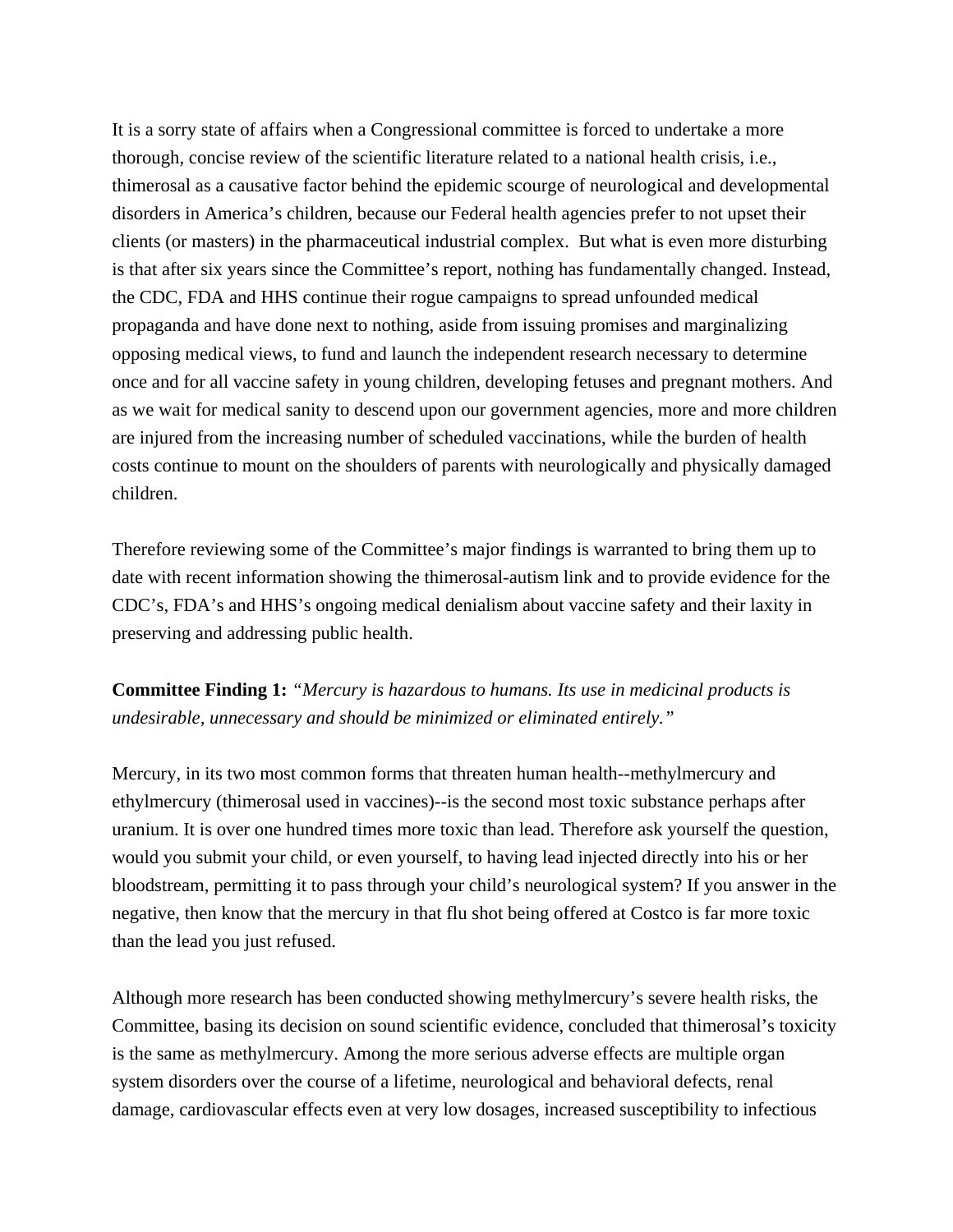diseases, autoimmune disorders and injury to the immune system, and adverse effects on the reproductive system. Contrary to Sebelius'denialism, a pregnant mother's exposure to thimerosal due to vaccination runs the risk of mercury crossing the placenta and affecting the developing fetus. The CDC's current stance that it makes no difference whether vaccines with thimerosal are given to pregnant mothers flies in the face of biomolecular reason and the Environmental Protection Agency's (EPA) own warnings. Medical evidence for methylmercury disturbing the neuro-development of an infant in utero has been conclusive for many years.[3] The EPA's website states that for women in reproductive ages, there is the risk of 300,000 newborns each year incurring learning disabilities due to in utero exposure to mercury. Even the FDA acknowledged mercury's toxic risks to infants back in 1994. According to a National Institutes of Health document, "For fetuses, infants and children, the primary health effects of mercury are on neurological development. Even low levels of mercury exposure, such as result from a mother's consumption of methylmercury in dietary sources, can adversely affect the brain and nervous system. Impact on memory, attention, language and other skills have been found in children exposed to moderate levels in the womb." Do any of these symptoms sound like ASD? And if eating a can of tuna fish poses a potential risk, how much greater are the potential neurological injuries when vaccine mercury is injected intramuscularly?

The EPA, unlike the FDA, has conducted research into mercury's toxicity and health risks. While the EPA sets a limit exposure of mercury at 0.1 micrograms/kg, the FDA in its favoritism towards mercury's use in vaccines raises the stakes to 0.4 micrograms. The FDA's figure has no valid supporting scientific data and is arbitrary in order to continue sanctioning the use of in vaccines. The World Health Organization (WHO) sets the limit higher; this may account for the WHO's aggressive campaigns to inoculate the world's poorer populations with heavily lacedmercury and stockpiled vaccines from the drug makers. The Committee, however, found the EPA evaluation to be "scientifically validated." Consequently, a person receiving a single flu shot, with 25 mcg/kg of thimerosal would need to weigh approximately 550 pounds for it to be considered a safe quantity. Therefore it is no surprise that the series of four thimerosal-laced flu shots, or 100 mcg/kg, can lead to long-term cumulative damage for any age group, including the later onset of dementia conditions such as Alzheimer's.[4]

Dr. David Baskin, Professor of Neurosurgery at Baylor College of Medicine, told the Committee that brain tissue absorbs mercury five times more than other body tissues. And infants and small children are furthermore five times more sensitive to mercury's toxicological effects compared to adults. Dr. Baskin reported on his own studies at Baylor: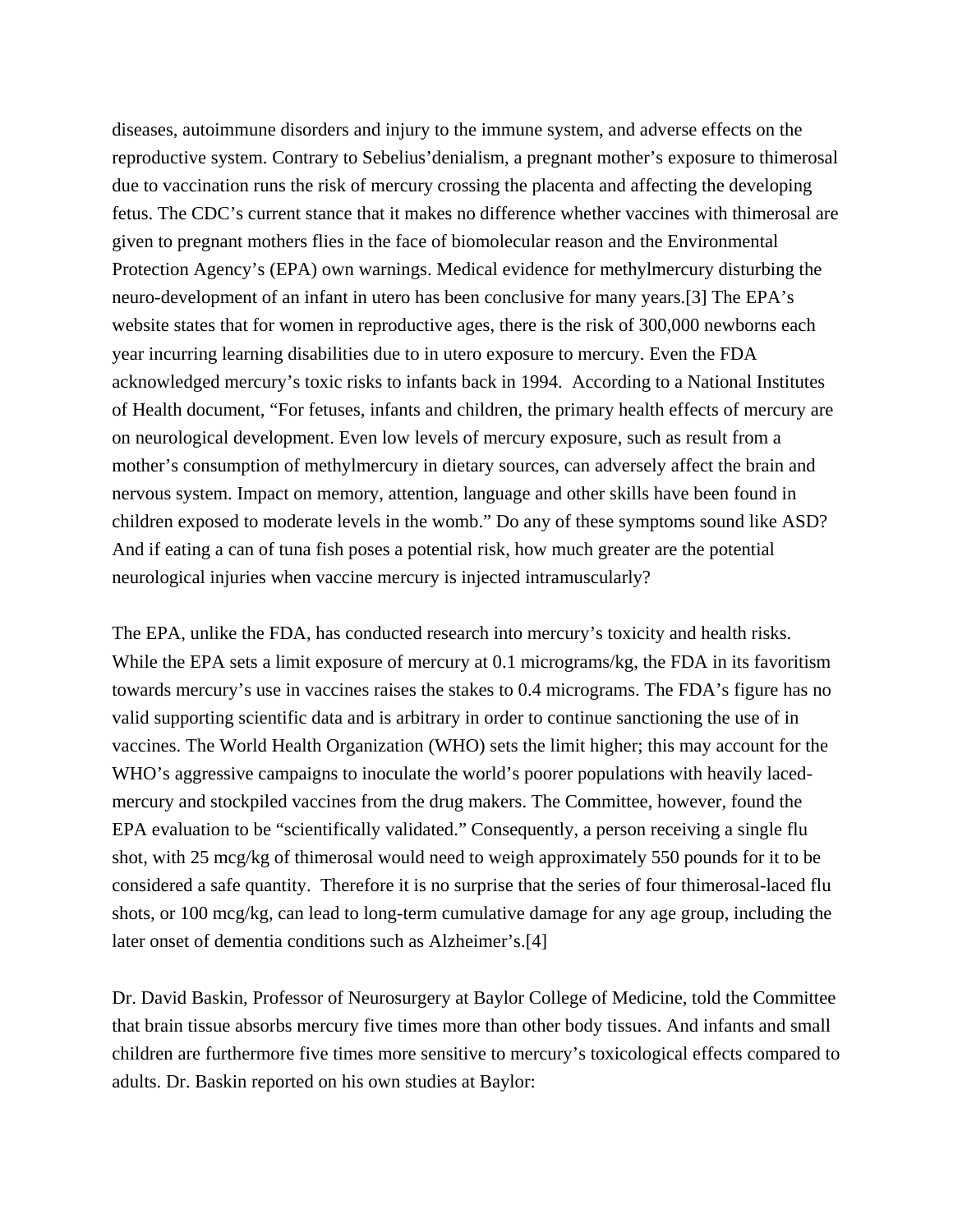"We have the opportunity to actually grow human frontal cortex cells in cell culture. So these are cells from the front part of the brain…. We incubate these cells with thimerosal at various doses… [then] detect cell death and cell damage…. [showing a slide] These are the cells committing the suicide program and breaking themselves into tiny little pieces with a very low dose of mercury…. Don't forget, we did this in adult brain cells. Remember that infant brain cells are much more sensitive, so there's a real cause for concern."

Similar studies conducted at Columbia University have confirmed the Baylor findings.

So why can't the CDC and other government agencies reproduce these clinical studies to confirm whether or not there is a clear thimerosal-autism link? Well, the CDC, and other research agencies such as the National Institute of Allergies and Infectious Disease (NIAID), simply don't perform gold standard clinical science. Instead, the CDC relies upon statistical analyses and mathematical algorithms to arrive at their conclusions about vaccines' and thimerosal's safety. Preferring to cower in the back of Plato's cave, concise scientific protocol and biomolecular studies in a laboratory is almost anathema to them. In addition, the kind of studies the vaccine orthodoxy hail as proof to deny a correlation between thimerosal and autism rely upon dreadful research design and ridiculously low numbers of participants. For example, a University of Rochester study comparing children injected with mercury-vaccines versus vaccines without mercury only enrolled 40 subjects; yet, this single study remains in the pro-vaccine orthodoxy's arsenal against vaccine skeptics. If autism at the time of the study affected 1 in 150 children, then enrolling 40 children is baseless for achieving any valid data. For this reason, another finding by the Committee states:

**Committee Finding 2:** *"To date, studies conducted or funded by the CDC that purportedly dispute any correlation between autism and vaccine injury have been of poor design, underpowered, and fatally flawed. The CDC's rush to support and promote such research is reflective of a philosophical conflict in looking fairly at emerging theories and clinical data related to adverse reactions from vaccinations."*

The Committee also reports, "Upon thorough review of the scientific literature and internal documents from government and industry, the Committee did in fact find evidence that thimerosal posed a risk. The possible risk for harm from either low dose chronic or one time high level (bolus dose) exposure to thimerosal is not 'theoretical,' but very real and documented in the medical literature."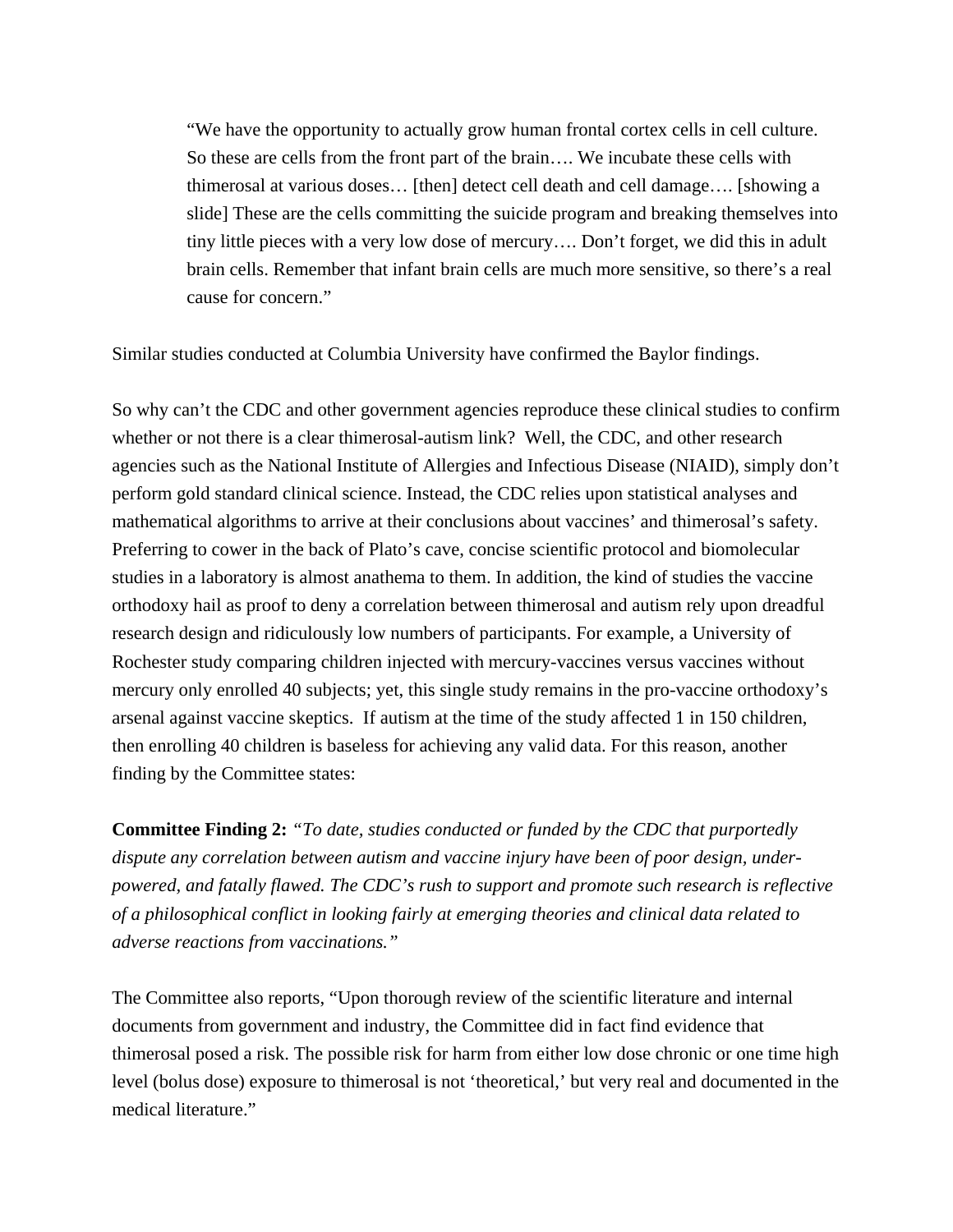Furthermore, the report continues,

"Of additional concern has been the CDC's bias against theories regarding vaccineinduced autism. Rather than aggressively working to replicate clinical findings with laboratory data that showed a relationship between vaccines and autism… the CDC funded researchers who also worked for vaccine manufacturers to conduct populationbased epidemiological studies to look at the possible correlation between vaccine injury and a subset of the population that might be injured. The CDC to date has relied too heavily on epidemiological findings. While epidemiological studies are important, they are not a substitute for focused, clinical research."

And independent clinical research exists. There is lots of it from prestigious institutions such as Harvard, Johns Hopkins, the Cleveland Clinic, Massachusetts General Hospital, the University of California at Irvine, Baylor Medical School, Prof. Boyd Haley at the University of Kentucky, and the dozens of studies by Dr. Mark Geier at the Institute of Chronic Illnesses, all providing evidence for thimerosal's adverse effects in adults and in the developing brain of a child.

**Committee Finding 3:** *"Manufacturers of vaccines and thimerosal have never conducted adequate testing on the safety of thimerosal. The FDA has never required manufacturers to conduct adequate safety testing on thimerosal and ethylmercury compounds."*

For many decades, the FDA has known about the neurotoxic effects of thimersosal. A review of internal documents from Eli Lilly, the original inventor of ethylmercury in the 1920s, reveals that only one study has ever been performed to investigate thimerosal's safety in humans and it was "woefully inadequate." During the actual Committee hearings, Rep. Burton remarked, "You mean to tell me since 1929 we've been using thimerosal and the only test you know of is the one that was done in 1929, and every one of those people got meningitis and died?"[5]

In the 1940's, thimerosal was used in teething powders for infants and resulted in fatal outbreaks of Pink's Disease (severe mercury poisoning) before being removed in the 50's. Since many children today receive vaccines with trace amounts of thimerosal, in addition to vaccines containing adjuvant aluminum compounds, an important 1972 study published in the *British Medical Journal* noted that mercury increases aluminum's oxidation and produces abnormal heat. In recent years, there is growing evidence of mitochondrial oxidation and cellular damage that may be due to this interaction between mercury and aluminum in vaccines. With a child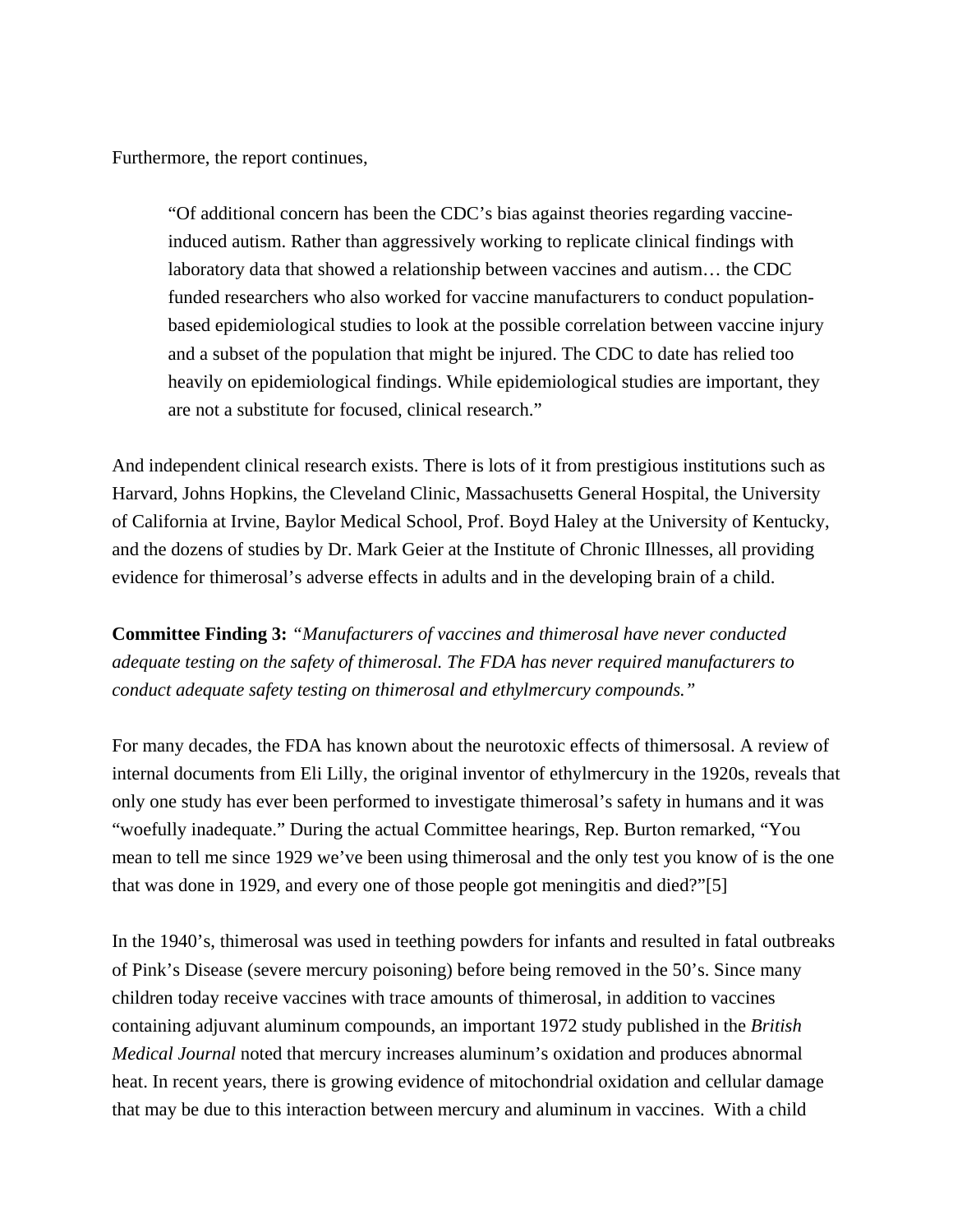now receiving 31 and more vaccinations during its first 18 months of life, it would seem that this barbaric practice would have been fully investigated by our health officials to account for the epidemic rise in neurological and behavioral disorders, adult diabetes and asthmatic conditions in American children. Instead, our health officials continue to pump out junk science, for example the recent, seriously flawed NIAID study on H1N1 vaccine safety in pregnant women reported over the major media, to deceive Americans and enroll them in their national vaccination campaigns. The protocol in that study listed any pregnant woman who had a history of alcohol or drug abuse during a 6 year period, diabetes, compromised immune systems, asthmatic and allergic conditions, history of cancer-treatment drugs for 3 years, prescription to psychiatric drugs, and many other conditions as unqualified for the study. These conditions alone would disqualify the large majority of the nation's pregnant women. Furthermore, any pregnant woman who enrolled in the trial, who spiked a temperature of 100 degrees or greater during the first 72 hours following vaccination, were excluded from the trial. Nevertheless, the CDC and its cronies in the media, particularly the pharmaceutical shills at *The New York Times*, touted this deranged trial as conclusive evidence that the swine flu vaccine was safe for all pregnant women. These are the kinds of medical distortions we have come to expect from the Federal health agencies.

#### The Committee's report states,

"It appears that our Federal regulatory framework (the FDA and its predecessor organizations) failed to require manufacturers to prove thimerosal was safe. They failed to require industry to conduct adequate testing to determine how thimerosal is metabolized. The FDA failed to require that industry conduct studies to determine the maximum safe exposure level of thimerosal. These basic issues should have been proven prior to the introduction of thimerosal into the marketplace, but more than 70 years after its introduction, these issues have still not been adequately addressed... It is clear that the guiding principal for FDA policymakers has been to avoid shaking the public's confidence in the safety of vaccines. For this reason, many FDA officials have stubbornly denied that thimerosal may cause adverse reactions…. given the serious concerns about the safety of thimerosal, the FDA should have acted years earlier to remove this preservative from vaccines and other medications."

Nevertheless, even during this so-called flu season, the Federal agencies continue to remain entranced in a stupor of scientific denial, perhaps acting in a criminally negligent manner, as thimerosal remains at highly toxic levels in the flu vaccines, and remains in trace amounts in the DTaP, some Hib, and Hepatitis B vaccines.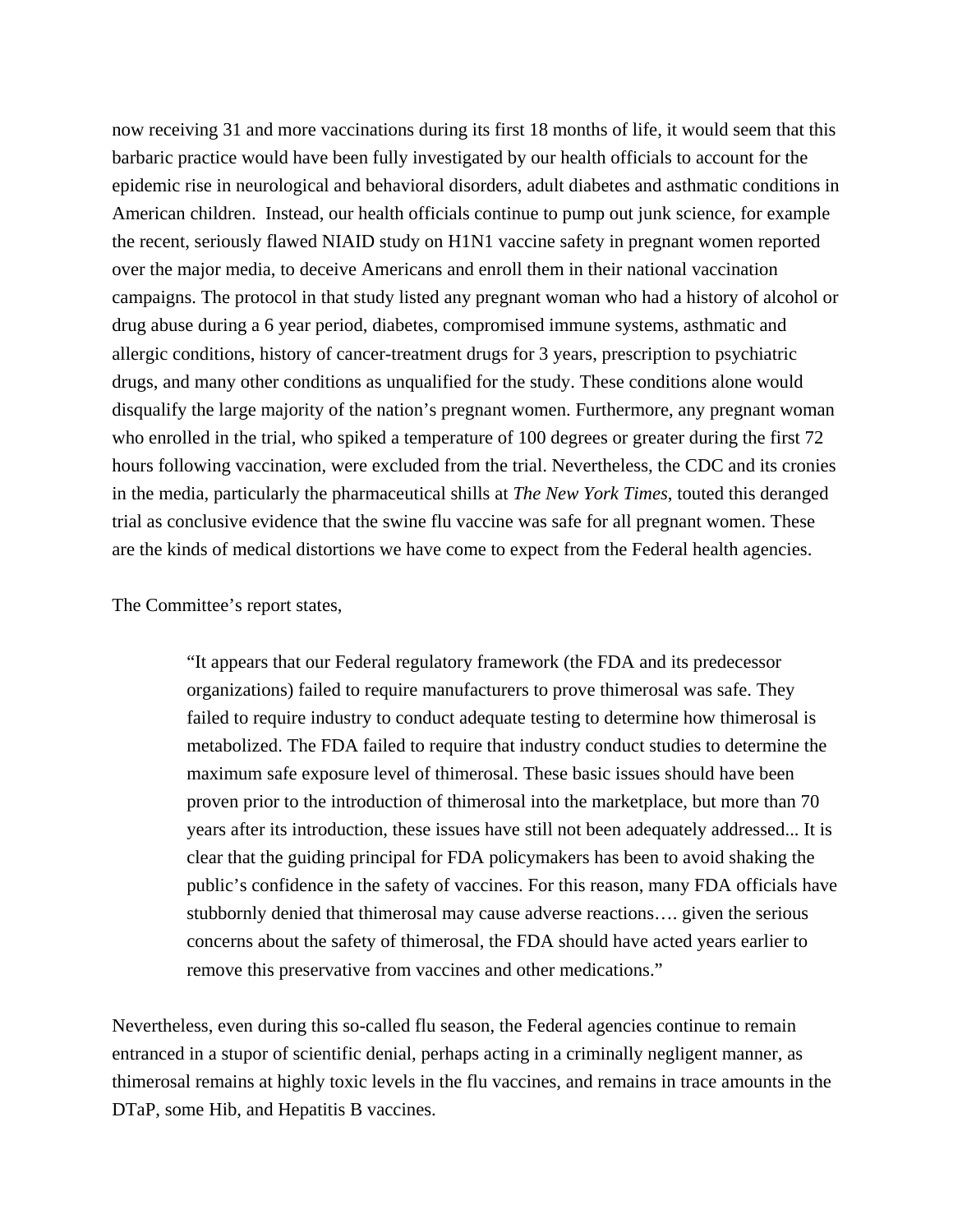Although the FDA has repeatedly agreed that mercury is unsafe for over-the-counter medications, one would think that the government could arrive at the simple deduction of an elementary school pupil in agreeing that intramuscular injection of thimerosal would be far more dangerous. During the Committee's proceedings, Dr. Bernard Schwetz, former Director of the FDA's National Center for Toxicological Research, has stated, "… the fact that we know that ethylmercury is a skin sensitizer when its put on the skin, and now we're injecting this IM (intramuscularly) at a time when the immune system is just developing, the functionality of the immune system is just being set at this age [infancy]…. What is the effect on the functional development of the immune system when you give a chemical of that kind repeatedly IM?"

**Committee Finding 4**: *"At the same time that the incidence of autism was growing, the number of childhood vaccines containing thimerosal was growing, increasing the amount of ethylmercury to which infants were exposed threefold... The FDA and CDC failed in their duty to be vigilant as new vaccines containing thimerosal were approved and added to the immunization schedule."*

The Commission report states, "There was tremendous reluctance on the part of some officials that a mistake had been made in allowing ethylmercury to be used in vaccines." The FDA damns itself in a 1999 email by a former FDA official, Dr. Peter Patriarca, then Director of the FDA's Division of Viral Products, who opines that hastening the removal of thimerosal from vaccines would "raise questions about the FDA being 'asleep at the switch' for decades by allowing a potentially hazardous compound to remain in many childhood vaccines, and not forcing manufacturers to exclude it from new products."

While the Federal health agencies and the professional medical organizations serving the vaccine industrial complex, such as the American Pediatric Association, repeatedly tell us there is no causal relationship between ASD and vaccine mercury, there is a growing body of prestigious scientists, researchers and physicians who feel otherwise. Last October 2009, a Harvard survey reported in the journal Pediatrics the US's ASD rate needs to be upgraded to 1 in 91, a greater than 30% increase from the previous 1 in 150 ratio several years back.[6] Consequently, the thimerasol-autism debate is far from over and should be pursued with aggressive due diligence and urgency. Moreover, the past history of CDC negligence and its reliance upon poorly designed and flawed science indicates there is no reason why any rational citizen should believe any statistical declaration or medical claim about vaccine safety from government health officials. These are people with severe allergic reactions to real science.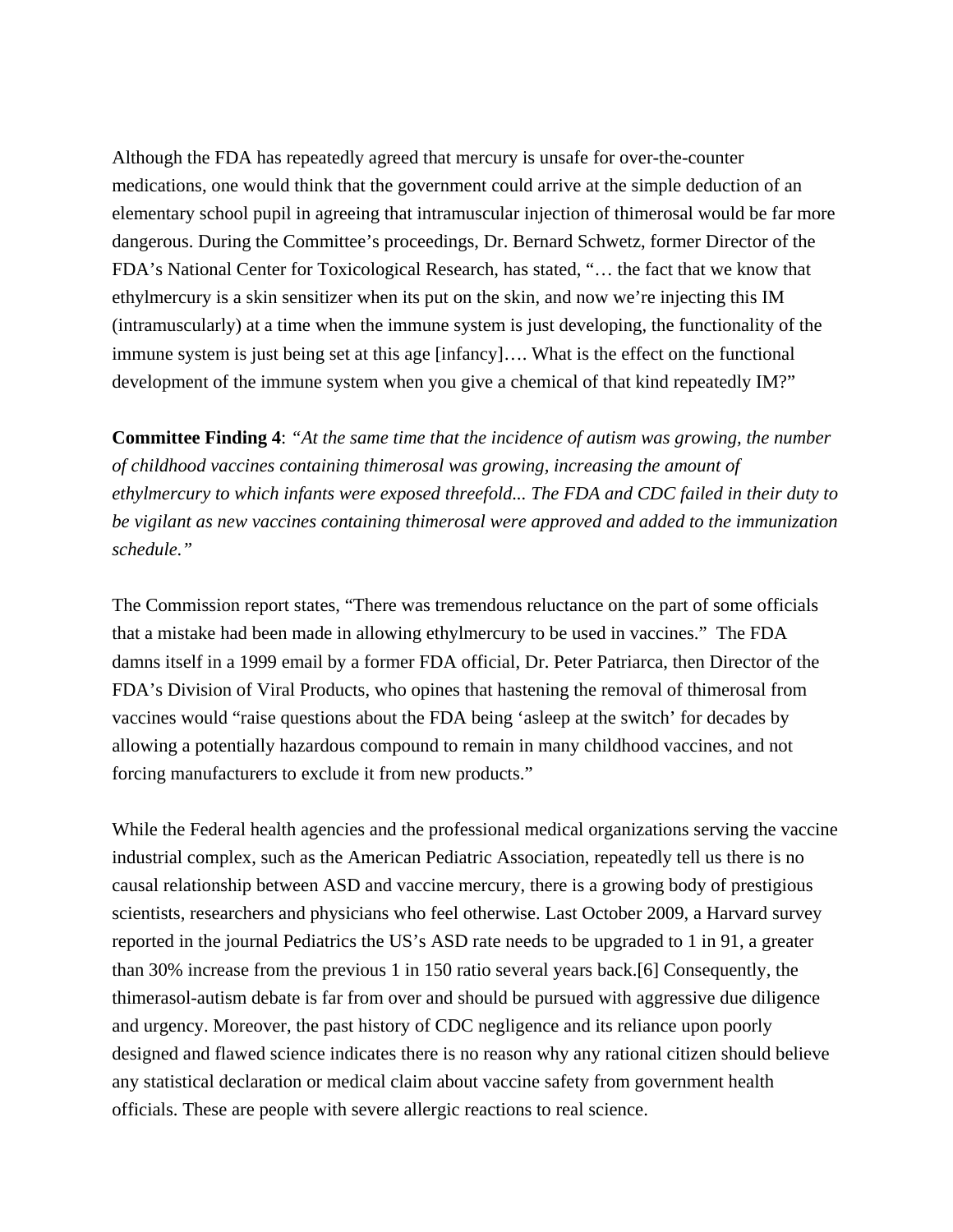The Autism Society of America (ASA), the world's largest autism organization and heavily funded by private industry and CDC support, continues to rely on archaic treatments not too dissimilar to BF Skinner's behavioral work with pigeons. The ASA and the National Alliance for Autism, another advocacy organization supporting research to discredit vaccine-autism links, have been accused of conflict of interests and biased studies. In early 2009, Alison Singer, the senior executive of ASA and an advocate of the fanatical vaccine multi-millionaire and former advisor to the CDC's Advisory Committee on Immunization Practice, Dr. Paul Offit—who believes in a fantasy vaccine heaven where children can survive 10,000 vaccinations unscathed—resigned in protest over her organization's recent leanings to reconsider a vaccination-autism connection. Each organization's platform fundamentally ignores a possible vaccine-caused autism and instead favors genetic etiology that has yet to be conclusively discovered—instead, blame the parents' DNA, not the drug makers and their government collaborators. Yet while the search for a mysterious autism gene persists, more and more children are being neurologically and developmentally damaged. Furthermore, even if such a gene is found, it would be many years before anything medically practical could be done with it.

## **Committee Finding 5:** *"A growing number of scientists and researchers believe that a relationship between the increase in neurodevelopmental disorders of autism… and the increased use of thimerosal in vaccines is plausible and deserves more scrutiny."*

In fact, the CDC in June 2000 discovered "a statistically significant positive correlation between the cumulative exposure" of thimerosal and ASD symptoms. The CDC's analysis of approximately 110,000 records of children with adverse reactions to vaccines, flying in the face of federal health officials' previous claims about vaccine safety, led to a secretive meeting between top government health officials and vaccine industry representatives at the Simpsonwood Retreat Center near Atlanta. The transcripts of that meeting were later obtained by Robert Kennedy Jr through a Freedom of Information Act. During the meeting, the CDC study's chief scientist, Dr. Thomas Verstraeten, stated, "This analysis suggests that in our study population, the risks of tics, ADD, language and speech delays, and developmental delays in general may be increased by exposures to mercury from thimerosal-containing vaccines during the first six months of life." The Congressional review of the Simpsonwood conversations concluded that "It appears that many who participated in the thimerosal debates allowed their standards to be dictated by their desire to disprove an unpleasant theory." Indeed, this is what eventually occurred after the meeting.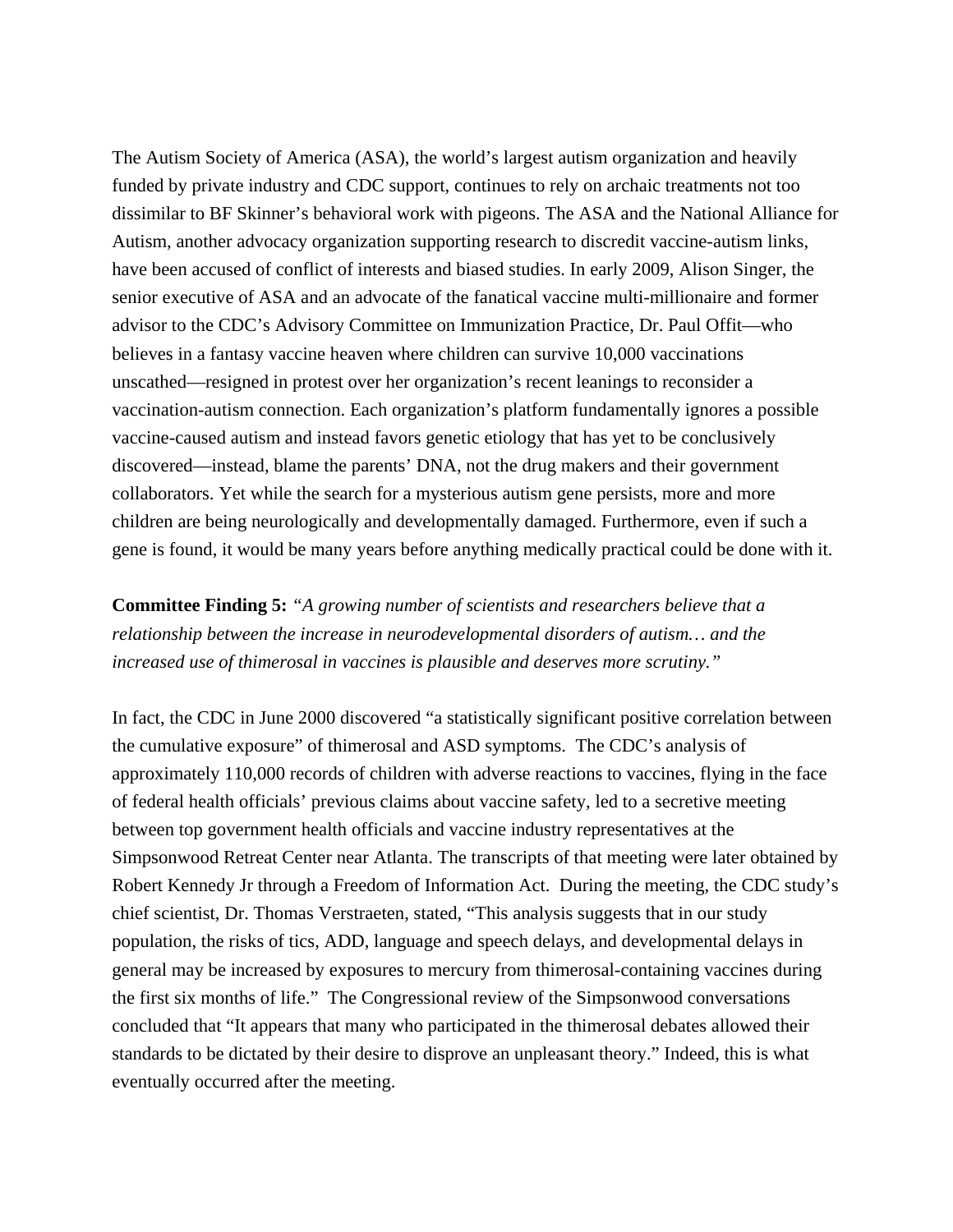The clandestine Simpsonwood gathering decided to withhold its findings from the public and, instead, proceeded with a new investigation to doctor the same data by employing confounders (subjective, unscientific criteria used to bias a study to prove a desired result). Consequently the CDC's subsequent study released several years later denied any relationship between thimerosal and ASD. At the end of 2009, this remains the policy position and mindset of the CDC, FDA and HHS while a large body of independent research, with no conflict of interests with government or the vaccine industry, continues to mount against our policy makers reliance upon tabloid science and futile efforts to find causes unrelated to vaccines. And Dr. Thomas Verstaeten? Last heard he joined the vaccine maker GlaxoSmithKline and continued to deny the truth of the CDC's original Simpsonwood findings.

Since then, Dr. Mark Geier at the Institutes of Chronic Illnesses, through a Freedom of Information Act, obtained all the CDC's vaccine injury data in its database. After conducting an independent epidemiological study, based on tens of millions of vaccine doses administered in the US, he confirmed the Simpsonwood findings and significant other data to show thimerosal and the DTaP vaccine as contributing causes behind the country's autism epidemic.[7]

Today, our tax dollars are being spent by our health agencies to sidestep the entire question of vaccine safety and efficacy, and are trying to project autism's causes on genetic factors. This was the case in 2003, as it is now, when the Committee raised concerns over the NIH's \$27 billion budget, investing only \$56 million into autism research, and the majority of that towards genetic causes. Compare that with the \$2.2 billion spent on HIV/AIDS research that affects only a tiny percent of the population compared to the hundreds of thousands of children across the nation suffering autism spectrum disorder and neurological damage that they will live with for the remainder of their lives.

In 1975, the FDA undertook a five year review of mercury's dangers in over-the-counter drugs and topical medicines and ointments. The advisory panel's report to the FDA concluded that not only "mercury compounds as a class are of dubious value for anti-microbial use" but also "thimerosal was 35-times more toxic to the heart tissue it was meant to protect than the bacteria it was meant to kill." So why is thimerosal still used in vaccines? Rather than manufacturing single dose vials, which would not require mercury, vaccine makers have found it more cost effective to manufacture multi-dose vials and simply add mercury as a preservative for longer shelf-life. A story in the *Columbus Dispatch* unveiled that Ohio's decision to purchase larger quantities of thimerosal-laced flu vaccine rather than the alternative thimerosal-free version was purely based on a financial decision.[8]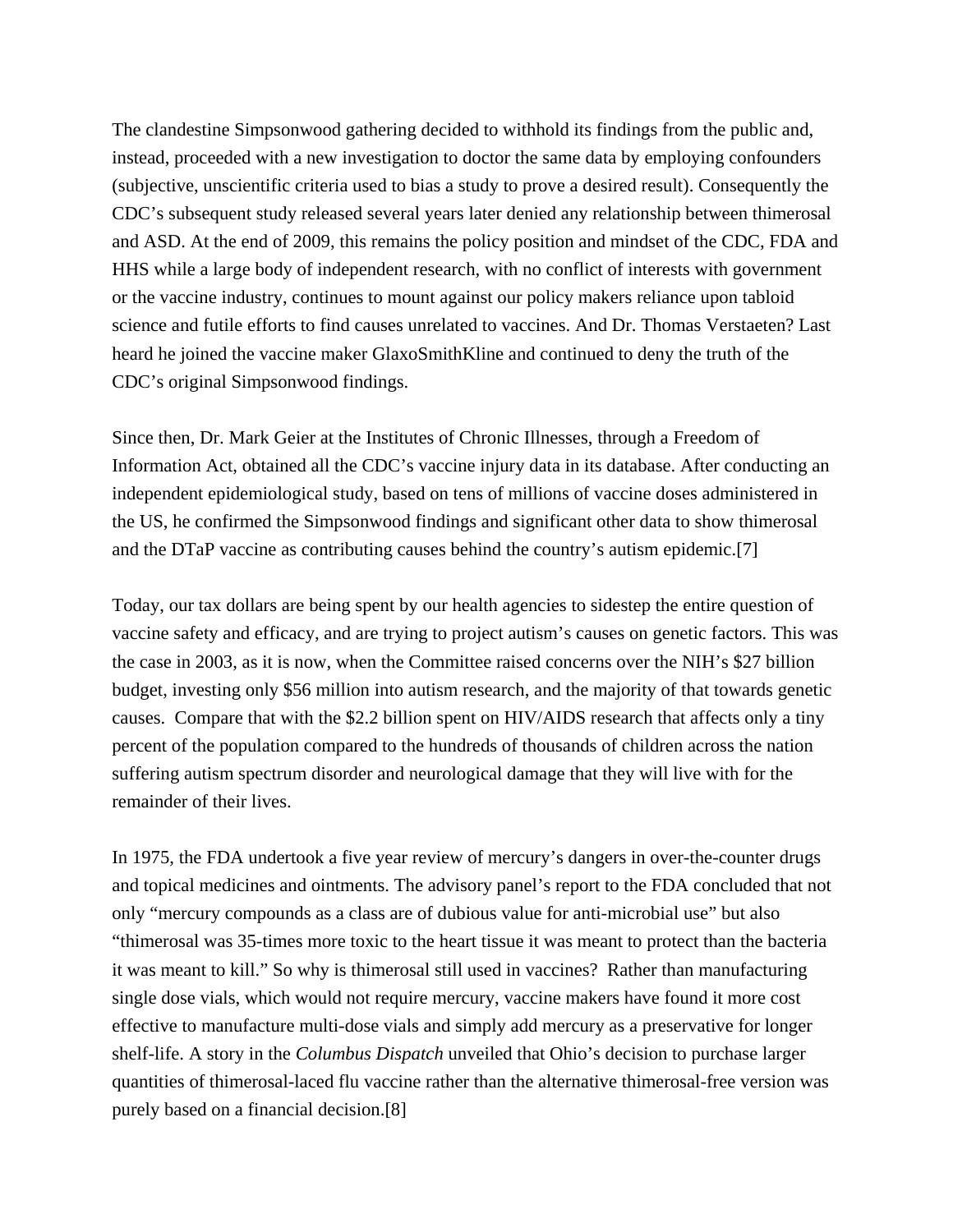**Committee Finding 6:** *"The CDC's failure to state a preference for thimerosal-free vaccines in 2000 and again 2001 was an abdication of their responsibility."*

After reviewing the CDC's long-standing habit for promoting illness and staging a war on health, there is a case of one vaccine manufacturer offering to remove thimerosal from its vaccine but being denied permission to do so from the CDC. This incident led the Committee to state, "The CDC's decision not to endorse thimerosal-free vaccines in 2001 is particularly troubling…. Just as disappointing, and even more difficult to understand, is the fact that the CDC, on two separate occasions, refused to publicly state a preference for thimerosal-free vaccines."

Testimony by Federal health officials before the Committee included a litany of excuses based on financial rationales for not concerning itself with the health of American children. The statements by Dr. Roger Bernier from the CDC exemplifies the dangerous level of denial and Federal officials' refusal to accept preventative health measures, a dire negligence that continues to plague government health agencies in general, and the unproven and potentially unsafe H1N1 vaccine in particular:

> "It [removing thimerosal from vaccines] could entail financial losses of inventory if current vaccine inventory is wasted. It could harm one or more manufacturers and may then decrease the number of suppliers"

> "The evidence justifying this kind of abrupt policy change [immediate removal of mercury from all vaccines] does not appear to exist, and it could entail financial losses for all existing stocks of vaccines that contain thimerosal."

The Committee's interpretation of the CDC's vaccine policy includes, "The financial health of the industry should never have been a factor in this decision [thimerosal removal]. The financial health of vaccine manufacturers certainly should never have been more important to the Federal health officials than the health and well being of the nation's children. The CDC has a responsibility to protect the health of the American public. If there were any doubts about the neurological effects of ethylmercury in vaccines on children—and there were substantial doubts—the prevailing consideration should have been how best to protect children from potential harm. However, it appears that protecting the industry's profits took precedent over protecting children from mercury damage."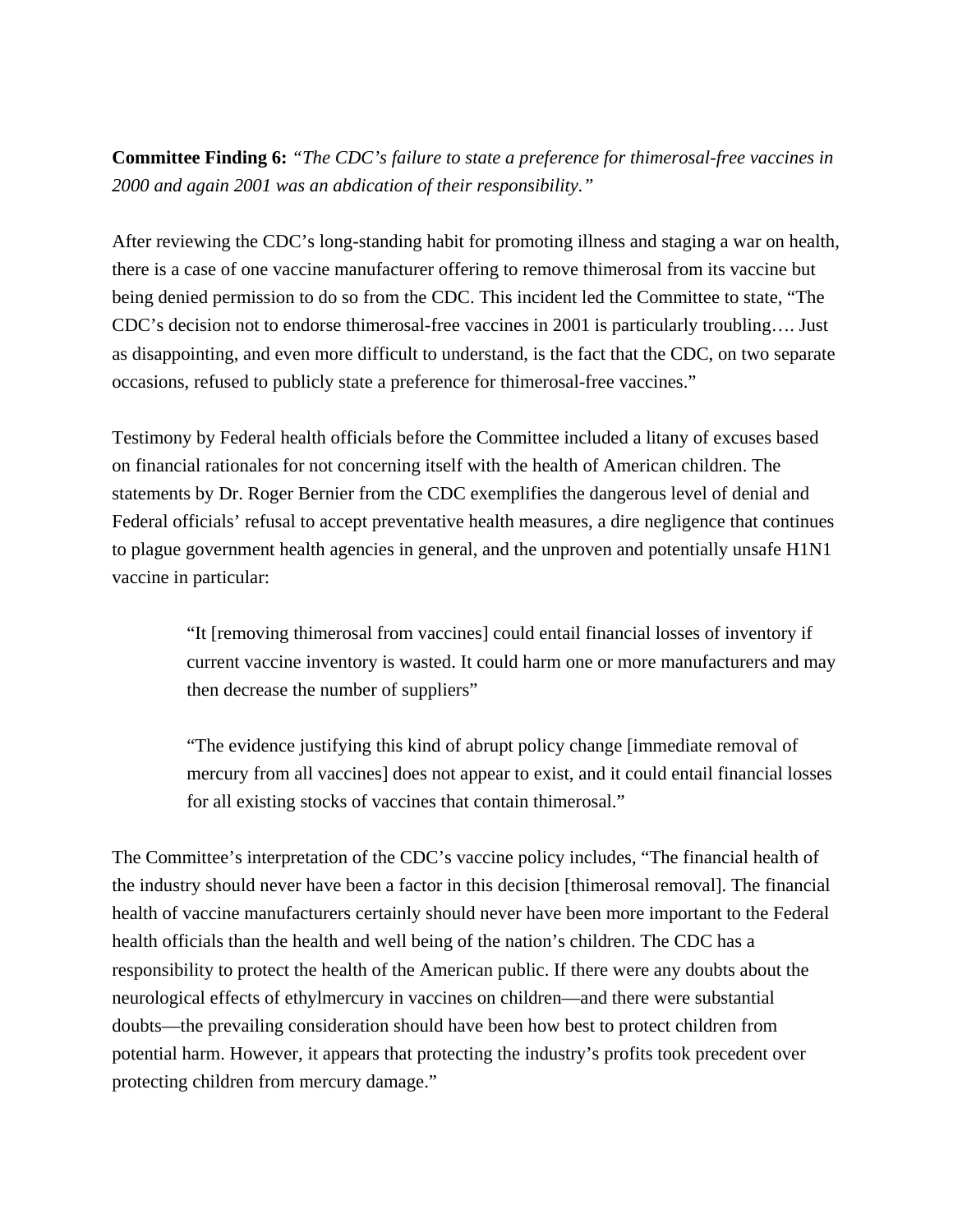### **Committee Finding 7:** *"Thimerosal should be removed from these vaccines. No amount of mercury is appropriate in any childhood vaccine."*

Although thimerosal has been removed from most vaccines, mercury remains in trace amounts in some vaccines, as noted above, and remains at high toxic levels in the flu shots. Studies show that in the presence of aluminum compounds mercury's toxicity increases dramatically. Vaccines that contain aluminum compounds include the DTaP, Hepatitis A, Hepatitis B, pneumococcal, anthrax, and the HPV vaccine. Unfortunately, no studies have been funded by government agencies nor have the vaccine makers undertaken efforts to determine adverse neurological effects when multiple vaccines are given together, as is so often the case when small children visit their pediatricians.

A comparison of the FDA, CDC and HHS claims on thimerosal and multiple vaccination safety with documents from the Department of Defense (DoD) leaves one with the feeling that our national health service is a madhouse, a leper colony of welfare scientists and indecisive medical bureaucrats torn between their allegiance to pharmaceutical firms and the health of the nation. Medical journalist David Kirby has reported on DoD documents he received showing the military raising legitimate concerns about vaccines (thimerosal and the DTaP vaccine) as causative factors for the critical epidemic of ASD among military children.[9] In her article "Autism in the Military, " Angela Warren calculates the military autism rate at 1 in 67, substantially higher than the recent Harvard study for the civilian population.[10] In addition to thimerosal's dangers, the military claims its ongoing studies suggest that "a relationship between adverse events and multiple vaccinations exist." The Armed Forces Institute of Pathology also acknowledges that "exposure to mercury *in utero* and children may cause mild to severe mental retardation and mild to severe motor coordination impairment."[11]

Why would the military health officials take a completely different stand on thimerosal and vaccine safety from that of the CDC and HHS? During a recent conversation with a retired Colonel and former Command Surgeon of the US Army Special Operations Command in Africa, Dr. Frank Anders explained why the military health policies and recognition of scientific facts are more accurate and medically humane than that of our Federal health officials. According to Col. Anders, the "power and money these pharmaceutical companies wield [on the FDA and CDC] is awesome." When he was asked whether or not there is any conformity or agreement between the Department of Defense's health divisions and the Federal health agencies, including President Obama's appointments, he stated there was nothing that could affect preventative and therapeutic health policy. There are far more financial incentives, including funds from Congress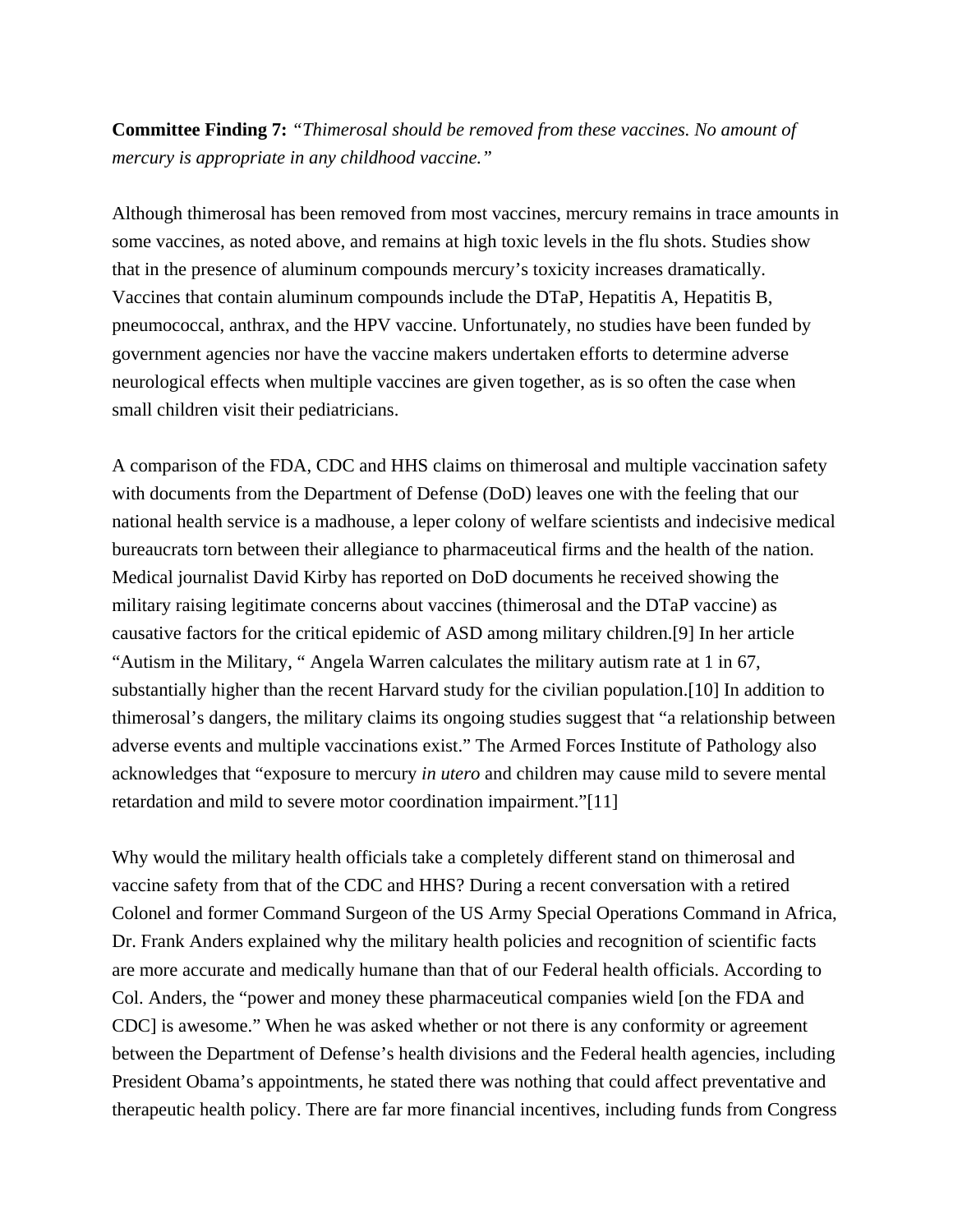at the behest of pharmaceutical lobbyists, for FDA and CDC personnel to forge relationships with the drug and vaccine makers. On the other hand, since military health personnel are solely employees of the DoD removed from the vaccine industry and Big Pharma lobbyists, there is less bias and greater scientific integrity towards medical facts and sound science.[12]

Curiously, David Kirby reports that the military health clinics are adopting alternative treatments for ASD--methyl B12, chelation and glutathione--which are not actively promoted by the FDA in their preference for pharmaceutical and psychiatric drugs and behavioral modality treatment. When we asked Col. Anders why this was the case, he responded that it is simply because these alternative treatments work. For example, independent studies show convincingly that thimerosal depletes glutathione in vaccinated children with autism. Glutathione provides cells with the primary defense against heavy metal oxidation, a condition that has been observed extensively in children with ASD. Without glutathione, heavy metal oxidation inflicts severe neurological damage. Alternative treatment for autism includes glutathione replacement; however, this form of treatment is not recognized by the CDC and the orthodox autism organizations in bed with the pharmaceutical industrial complex.[13]

**Committee Recommendations:** There were two important recommendations made by Rep. Dan Burton's Committee that Americans should demand from our government and Federal health agencies. First is the recommendation that "studies be conducted that pool the results of independent research that has been done thus far, and a comprehensive approach should be developed to rid humans, animals and the environment from this dangerous toxin [ethyl- and methylmercury]."

The second urgent recommendation is that Congress "enact legislation that prohibits federal funds from being used to provide products or pharmaceuticals that contain mercury, methylmercury or ethylmercury unless no reasonable alternative is available."

Today, neither of these recommendations have been acted upon. Instead the Obama administration has continued the previous Bush act to provide sanctuary to vaccine makers from lawsuits due to vaccine injury. Our health officials have sunk themselves deeper into dangerously reductive and determinist views about infectious diseases, such as the swine flu, and have strengthened their denial that their entire vaccination program might be leading America's health to further ruin.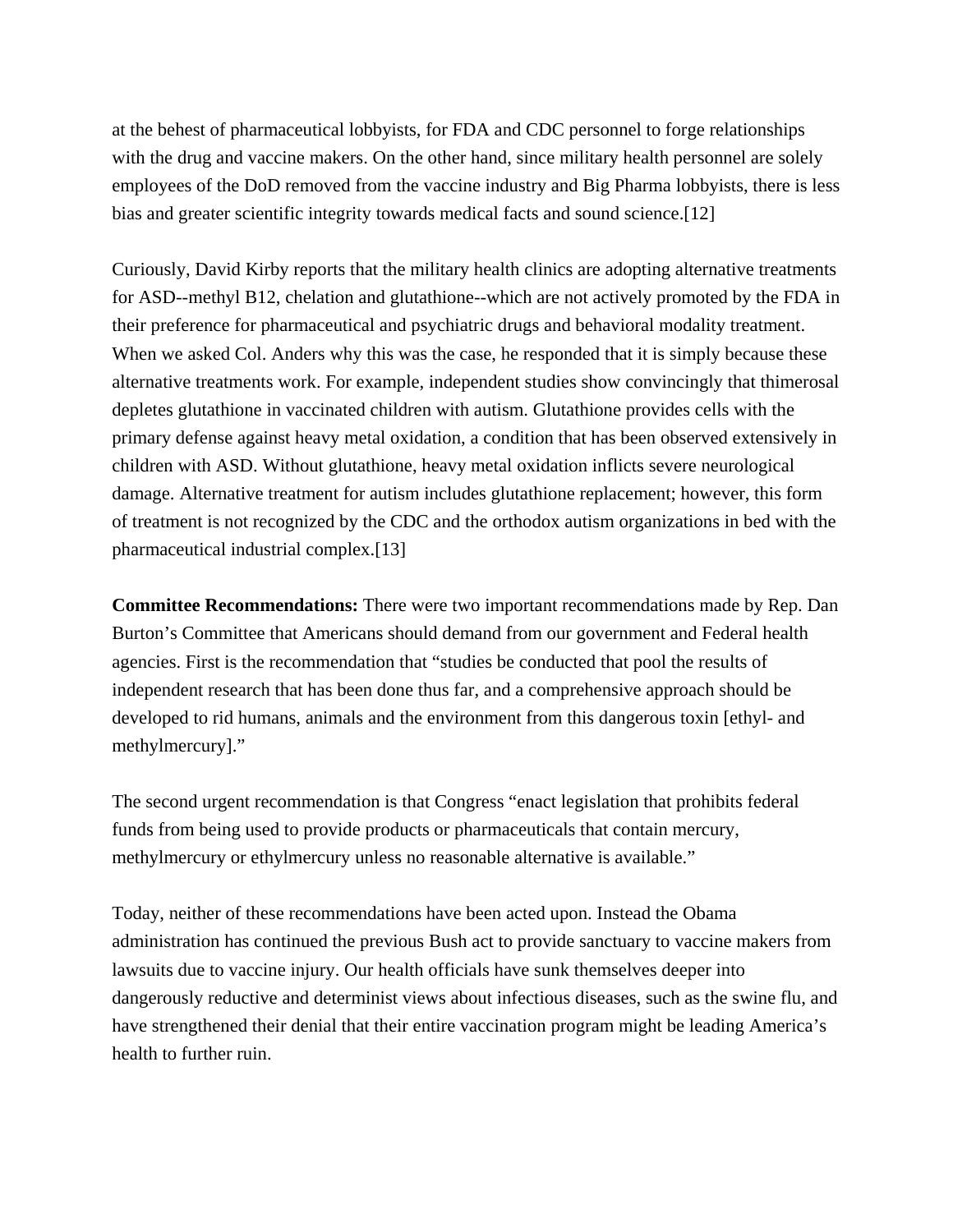It is unusual for our government and Congress to get anything correct these days and to make sincere, thoughtful decisions that truly benefit American citizens. However, there are those rare occasions when a spark of wisdom actually flares briefly somewhere in Washington. The Rep. Burton's Committee report's final statement is as relevant today as it was in mid 2003. Perhaps even more so as we witness the CDC's public relations campaign threatening citizens with misleading statistics, distorted science ('science' being a term that can barely be applied to the kind of tabloid research that Federal officials rely upon today), and unproven fears to shepherd us towards the H1N1 and seasonal flu lines.

> "Thimserosal used as a preservative in vaccines is likely related to the autism epidemic. This epidemic in all probability may have been prevented or curtailed had the FDA not been asleep at the switch regarding the lack of safety data regarding injected thimerosal and the sharp rise of infant exposure to his known neurotoxin. Our public health agencies' failure to act is indicative of institutional malfeasance for selfprotection and misplaced protectionism of the pharmaceutical industry."

As we have witnessed during the recent CDC's public relations campaign behind the H1N1 vaccine, and the uproar of dissent that questions the safety and national need for mass inoculation, medical discourse has been shut down. This raises the serious concern whether America's health sciences and democracy can co-exist any longer in the United States. The words of H.H. the Dalai Lama are apropos for understanding the fish tank Federal officials and their sponsored cohorts settled into, "To deny authority of empirical evidence is to disqualify oneself as someone worthy of critical engagement in a dialogue." Nothing has changed within the US government's vaccine policy programs, six years after Congress indicted our health leaders with medical denialism.

*Richard Gale is the Executive Producer of the [Progressive Radio Network](http://www.globalresearch.ca/admin/rte/www.progressiveradionetwork.com) and a former Senior Research Analyst in the genomic industry. Dr. Gary Null is the host of the nation's longest running public radio program on nutrition and natural health and a multi-award-winning director of progressive documentary films, including Vaccine Nation (2008) and Autism: Made in the USA (2009)*

[1] Kathleen Sebelius interviewed by Katie Couric on CBS, July 30, 2009. [2] All statements in quotations, unless noted, are from the House of Representatives' Subcommittee on Human Rights and Wellness report, "Mercury in Medicine: Taking Unnecessary Risks," published May 2003.